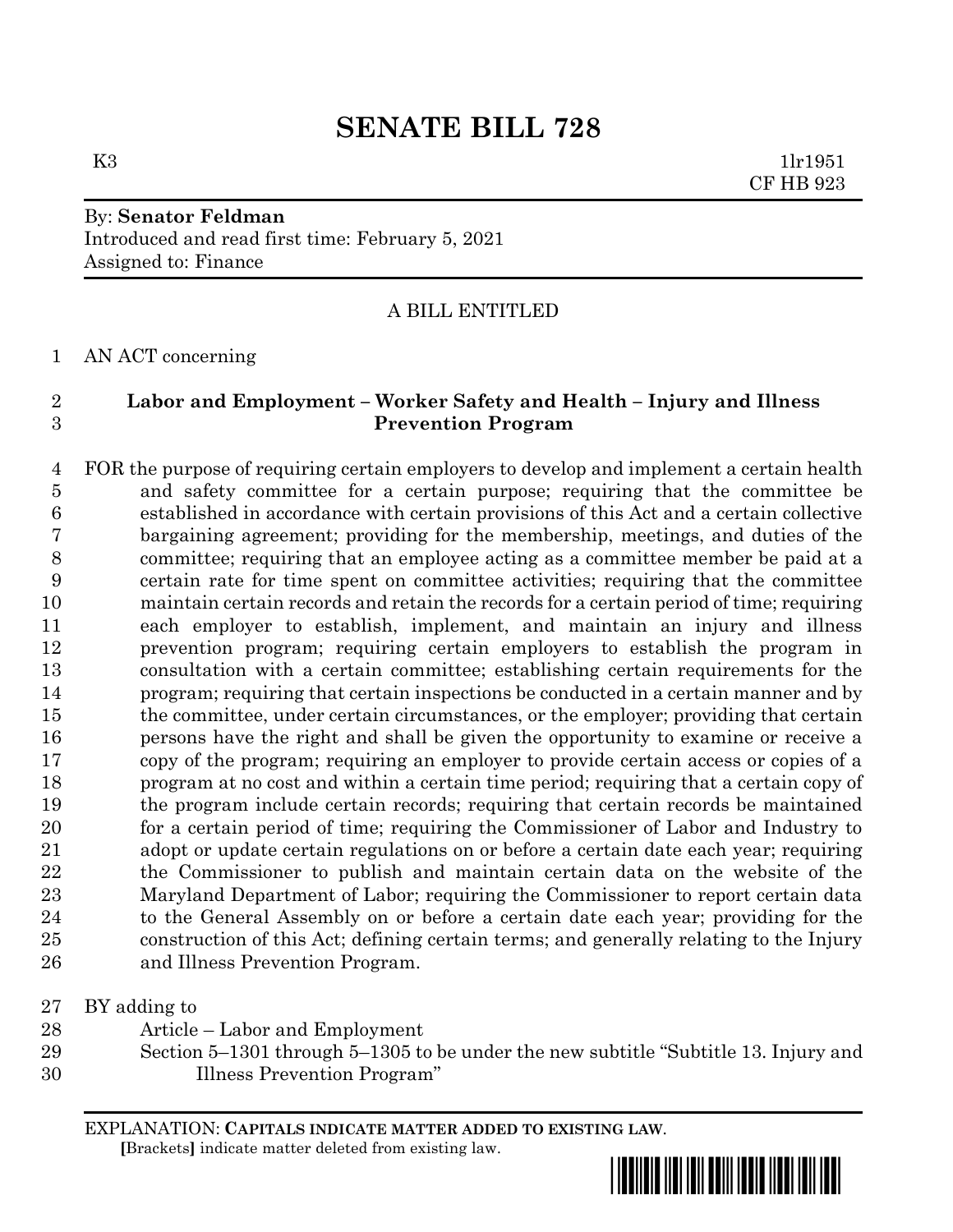|                               | $\overline{2}$<br><b>SENATE BILL 728</b>                                                                                                                                                                                                                                                                                          |
|-------------------------------|-----------------------------------------------------------------------------------------------------------------------------------------------------------------------------------------------------------------------------------------------------------------------------------------------------------------------------------|
| $\mathbf 1$<br>$\overline{2}$ | Annotated Code of Maryland<br>(2016 Replacement Volume and 2020 Supplement)                                                                                                                                                                                                                                                       |
| 3<br>$\overline{4}$           | SECTION 1. BE IT ENACTED BY THE GENERAL ASSEMBLY OF MARYLAND,<br>That the Laws of Maryland read as follows:                                                                                                                                                                                                                       |
| 5                             | <b>Article - Labor and Employment</b>                                                                                                                                                                                                                                                                                             |
| 6                             | <b>SUBTITLE 13. INJURY AND ILLNESS PREVENTION PROGRAM.</b>                                                                                                                                                                                                                                                                        |
| 7                             | $5 - 1301.$                                                                                                                                                                                                                                                                                                                       |
| 8<br>9                        | IN THIS SUBTITLE THE FOLLOWING WORDS HAVE THE MEANINGS<br>(A)<br><b>INDICATED.</b>                                                                                                                                                                                                                                                |
| 10<br>11                      | "COMMITTEE" MEANS A HEALTH AND<br>(B)<br><b>SAFETY</b><br><b>COMMITTEE</b><br>ESTABLISHED UNDER $\S$ 5-1302(A) OF THIS SUBTITLE.                                                                                                                                                                                                  |
| 12<br>13                      | "PROGRAM" MEANS A WRITTEN INJURY AND ILLNESS PREVENTION<br>(C)<br>PROGRAM ESTABLISHED UNDER § 5-1303(A) OF THIS SUBTITLE.                                                                                                                                                                                                         |
| 14                            | $5 - 1302.$                                                                                                                                                                                                                                                                                                                       |
| 15<br>16<br>17<br>18<br>19    | EACH EMPLOYER WITH 10 OR MORE EMPLOYEES, OR WHOSE RATE<br>(1)<br>(A)<br>OF WORK-RELATED INJURY AND ILLNESS EXCEEDS THE AVERAGE INCIDENCE RATE<br>OF ALL INDUSTRIES IN THE STATE AS DETERMINED BY THE COMMISSIONER, SHALL<br>DEVELOP AND IMPLEMENT A HEALTH AND SAFETY COMMITTEE TO PROMOTE<br>HEALTH AND SAFETY IN THE WORKPLACE. |
| 20<br>$21\,$                  | THE COMMITTEE SHALL BE ESTABLISHED IN ACCORDANCE WITH<br>(2)<br>THIS SECTION AND ANY APPLICABLE COLLECTIVE BARGAINING AGREEMENT.                                                                                                                                                                                                  |
| 22<br>$23\,$<br>24            | THE MEMBERSHIP OF THE COMMITTEE SHALL BE COMPOSED OF<br>(3)<br>AN EQUAL NUMBER OF MANAGERIAL EMPLOYEES AND NONMANAGERIAL<br><b>EMPLOYEES.</b>                                                                                                                                                                                     |
| $25\,$<br>26                  | THE EMPLOYER'S NONMANAGERIAL EMPLOYEES SHALL SELECT<br>(4)<br>THE NONMANAGERIAL COMMITTEE MEMBERS.                                                                                                                                                                                                                                |
| $27\,$                        | (B)<br>THE COMMITTEE SHALL:                                                                                                                                                                                                                                                                                                       |
| 28                            | (1)<br>MEET REGULARLY, BUT NOT LESS THAN QUARTERLY;                                                                                                                                                                                                                                                                               |
| 29                            | (2)<br>(I)<br>PREPARE AND MAKE AVAILABLE TO EMPLOYEES WRITTEN                                                                                                                                                                                                                                                                     |
|                               |                                                                                                                                                                                                                                                                                                                                   |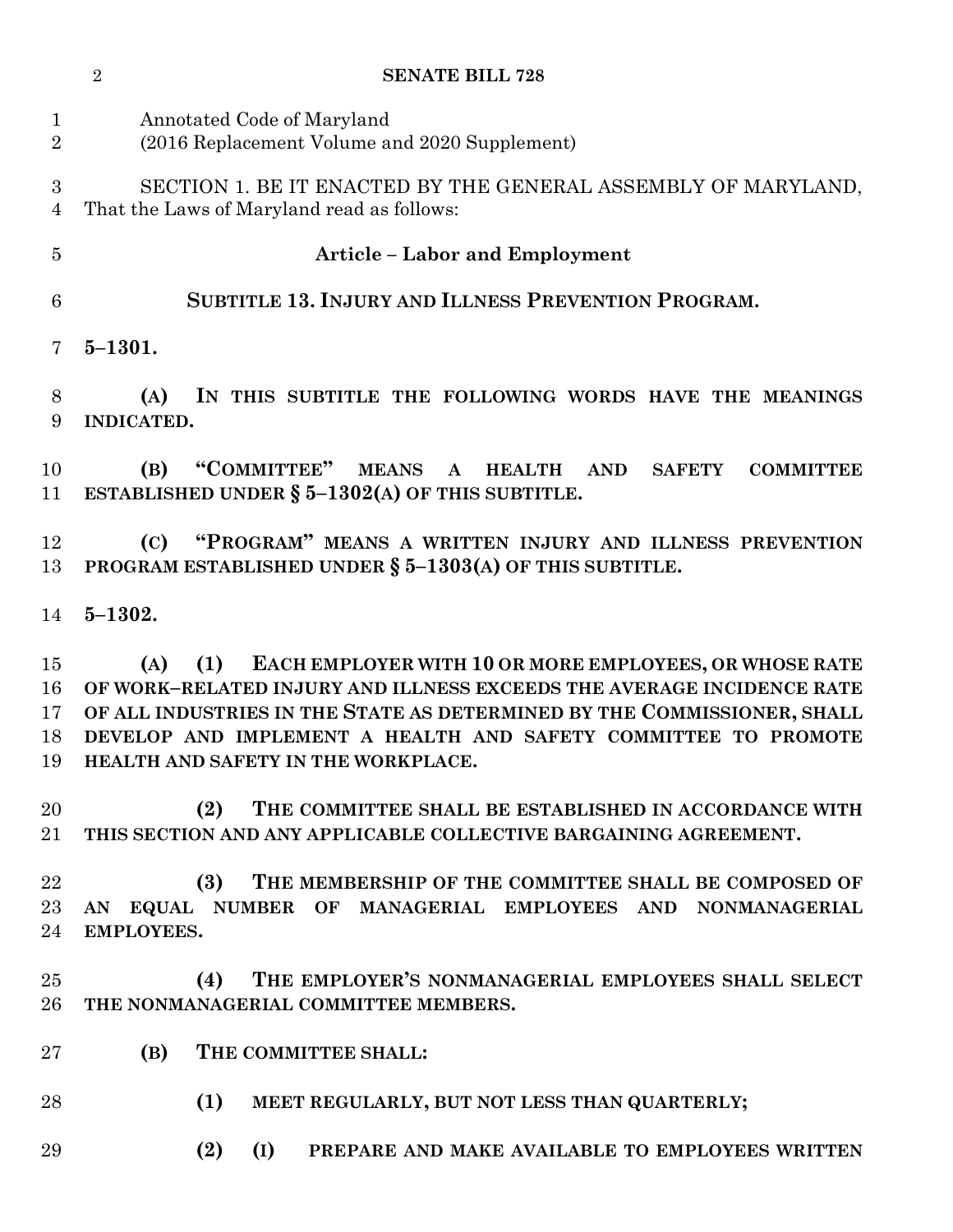**RECORDS OF THE SAFETY AND HEALTH ISSUES DISCUSSED DURING COMMITTEE MEETINGS; AND (II) MAINTAIN THE WRITTEN RECORDS PREPARED UNDER ITEM (I) OF THIS ITEM FOR REVIEW BY THE COMMISSIONER DURING AN INSPECTION; (3) (I) CONDUCT PERIODIC INSPECTIONS OF A WORKPLACE; AND (II) REVIEW THE RESULTS OF THE PERIODIC SCHEDULED WORKPLACE INSPECTIONS; (4) (I) REVIEW INVESTIGATIONS BY THE COMMISSIONER OF OCCUPATIONAL ACCIDENTS AND CAUSES OF INCIDENTS RESULTING IN INJURY, ILLNESS, OR EXPOSURE TO HAZARDOUS SUBSTANCES; AND (II) SUBMIT SUGGESTIONS TO MANAGEMENT FOR THE PREVENTION OF FUTURE INCIDENTS; (5) (I) REVIEW EMPLOYEE COMPLAINTS OF ALLEGED HAZARDOUS CONDITIONS BROUGHT TO THE ATTENTION OF THE COMMITTEE; AND (II) WHEN DETERMINED NECESSARY BY THE COMMITTEE, CONDUCT AN INSPECTION AND INVESTIGATION TO ASSIST IN REMEDIAL SOLUTIONS; (6) SUBMIT RECOMMENDATIONS TO ASSIST IN THE EVALUATION OF EMPLOYEE SAFETY SUGGESTIONS; (7) AT THE REQUEST OF THE COMMISSIONER, VERIFY ABATEMENT ACTIONS TAKEN BY AN EMPLOYER IN RELATION TO CITATIONS ISSUED BY THE COMMISSIONER; AND (8) ESTABLISH PROCEDURES FOR SHARING IDEAS WITH THE EMPLOYER CONCERNING: (I) SAFETY INSPECTIONS; (II) THE INVESTIGATION OF SAFETY INCIDENTS, ACCIDENTS, ILLNESSES, AND DEATHS; (III) THE EVALUATION OF INJURY AND ILLNESS PREVENTION PROGRAMS; AND (IV) THE ESTABLISHMENT OF TRAINING PROGRAMS TO ASSIST**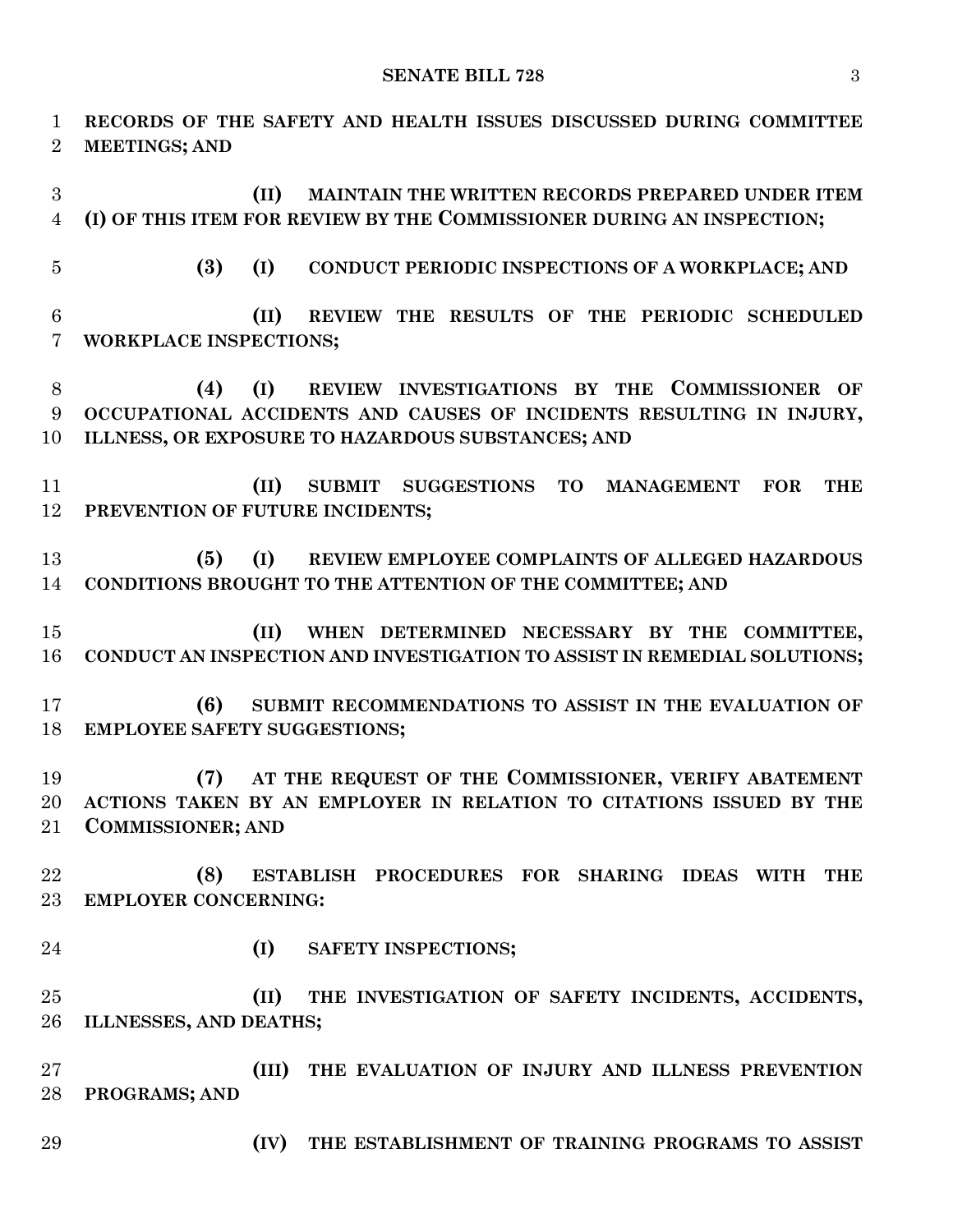**COMMITTEE MEMBERS IN UNDERSTANDING WORKPLACE HAZARD PREVENTION AND** 

 **(C) AN EMPLOYEE ACTING IN THE EMPLOYEE'S ROLE AS A COMMITTEE MEMBER SHALL BE PAID THE EMPLOYEE'S REGULAR RATE OF PAY FOR TIME SPENT ON COMMITTEE ACTIVITIES. (D) THE COMMITTEE SHALL: (1) MAINTAIN ALL RECORDS REGARDING SAFETY AND HEALTH COMMITTEE ACTIVITIES; AND (2) RETAIN ALL COMMITTEE RECORDS FOR AT LEAST 3 YEARS. 5–1303. (A) (1) EACH EMPLOYER SHALL ESTABLISH, IMPLEMENT, AND MAINTAIN AN INJURY AND ILLNESS PREVENTION PROGRAM. (2) AN EMPLOYER WITH 10 OR MORE EMPLOYEES SHALL ESTABLISH THE PROGRAM IN CONSULTATION WITH THE COMMITTEE. (3) THE PROGRAM SHALL: (I) BE ESTABLISHED IN WRITING IN A LANGUAGE THAT A MAJORITY OF THE EMPLOYEES OF THE EMPLOYER UNDERSTAND; (II) IDENTIFY THE INDIVIDUALS WITH AUTHORITY AND RESPONSIBILITY FOR IMPLEMENTING THE PROGRAM; (III) INCLUDE A PROCESS FOR ENSURING THAT EMPLOYEES COMPLY WITH SAFE AND HEALTHY WORK PRACTICES, INCLUDING: 1. RECOGNITION OF EMPLOYEES WHO FOLLOW SAFE AND HEALTHY WORK PRACTICES; 2. TRAINING AND RETRAINING PROGRAMS; 3. DISCIPLINARY ACTIONS; AND 4. ANY OTHER MEANS THAT ENSURE EMPLOYEE COMPLIANCE WITH SAFE AND HEALTHY WORK PRACTICES;**

**CONTROL.**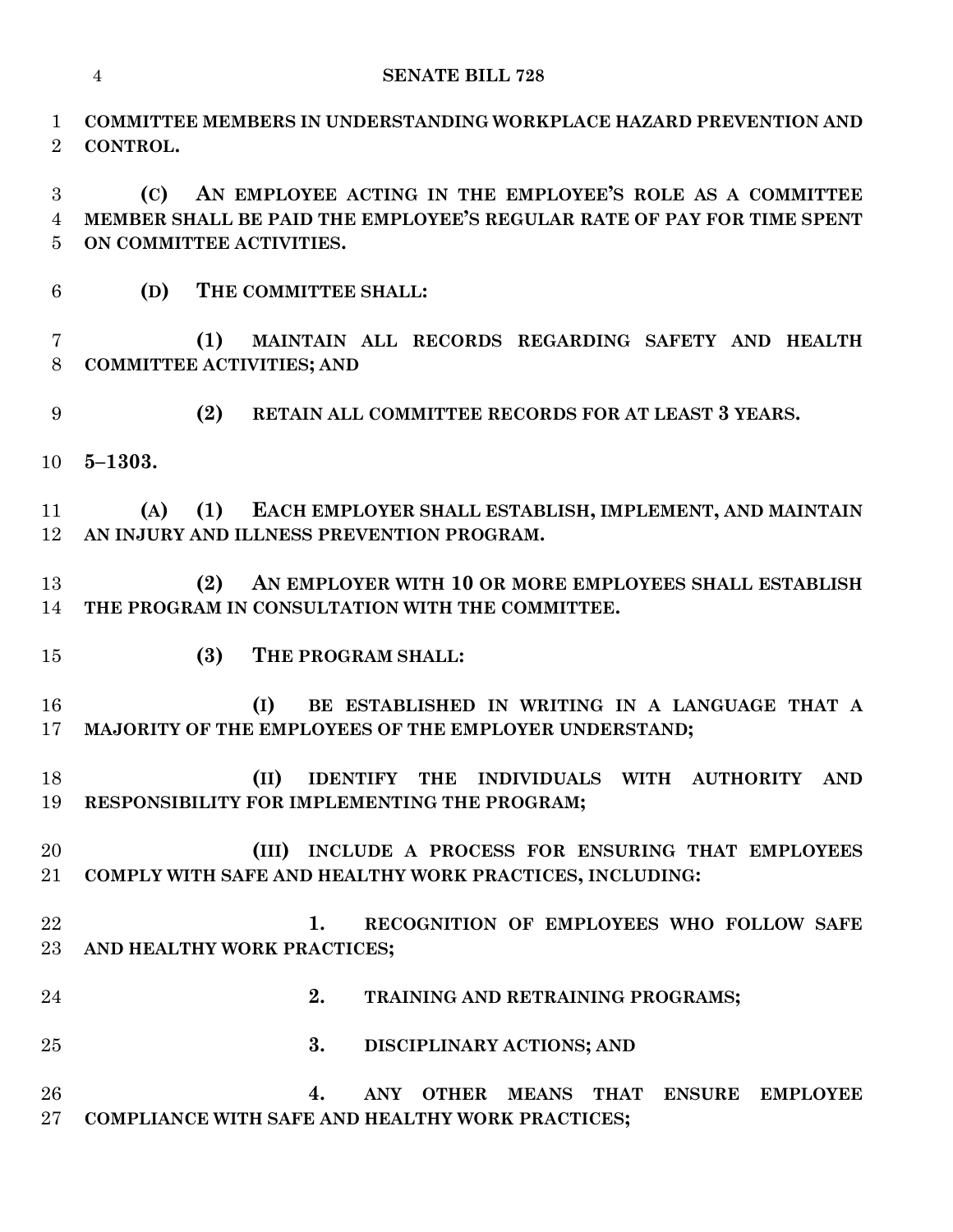### **SENATE BILL 728** 5

 **(IV) INCLUDE PROCESSES FOR COMMUNICATING WITH EMPLOYEES IN A FORM READILY UNDERSTANDABLE TO ALL EMPLOYEES OF THE EMPLOYER ON MATTERS RELATING TO OCCUPATIONAL SAFETY AND HEALTH, INCLUDING PROCESSES DESIGNED TO ENCOURAGE EMPLOYEES TO INFORM AN EMPLOYER, WITHOUT FEAR OF REPRISAL, OF HAZARDS ON A WORKSITE; (V) SUBJECT TO PARAGRAPH (4) OF THIS SUBSECTION, INCLUDE PERIODIC INSPECTIONS AND OTHER PROCEDURES FOR IDENTIFYING AND EVALUATING WORKPLACE HAZARDS; (VI) INCLUDE METHODS OR PROCEDURES FOR CORRECTING UNSAFE AND UNHEALTHY WORKING CONDITIONS, WORK PRACTICES, AND WORK PROCEDURES IN A TIMELY MANNER, BASED ON SEVERITY; AND (VII) PROVIDE TRAINING AND INSTRUCTION RELATING TO THE PROGRAM: 1. WHEN THE PROGRAM IS FIRST ESTABLISHED; 2. TO ALL NEW EMPLOYEES; 3. TO ALL EMPLOYEES GIVEN NEW JOB ASSIGNMENTS FOR WHICH TRAINING HAS NOT BEEN PREVIOUSLY RECEIVED; 4. WHEN NEW SUBSTANCES, PROCESSES, PROCEDURES, OR EQUIPMENT IS INTRODUCED TO THE WORKPLACE THAT MAY PRESENT A HAZARD; 5. WHEN AN EMPLOYER IS MADE AWARE OF A NEW OR PREVIOUSLY UNRECOGNIZED HAZARD; AND 6. FOR SUPERVISORS TO FAMILIARIZE THEMSELVES WITH THE HEALTH AND SAFETY HAZARDS TO WHICH EMPLOYEES UNDER THEIR IMMEDIATE DIRECTION AND CONTROL MAY BE EXPOSED. (4) THE INSPECTIONS REQUIRED UNDER PARAGRAPH (3)(V) OF THIS SUBSECTION SHALL BE CONDUCTED: (I) WHEN: 1. THE PROGRAM IS ESTABLISHED; 2. NEW SUBSTANCES, PROCESSES, PROCEDURES, OR EQUIPMENT THAT REPRESENTS A NEW OCCUPATIONAL HEALTH AND SAFETY**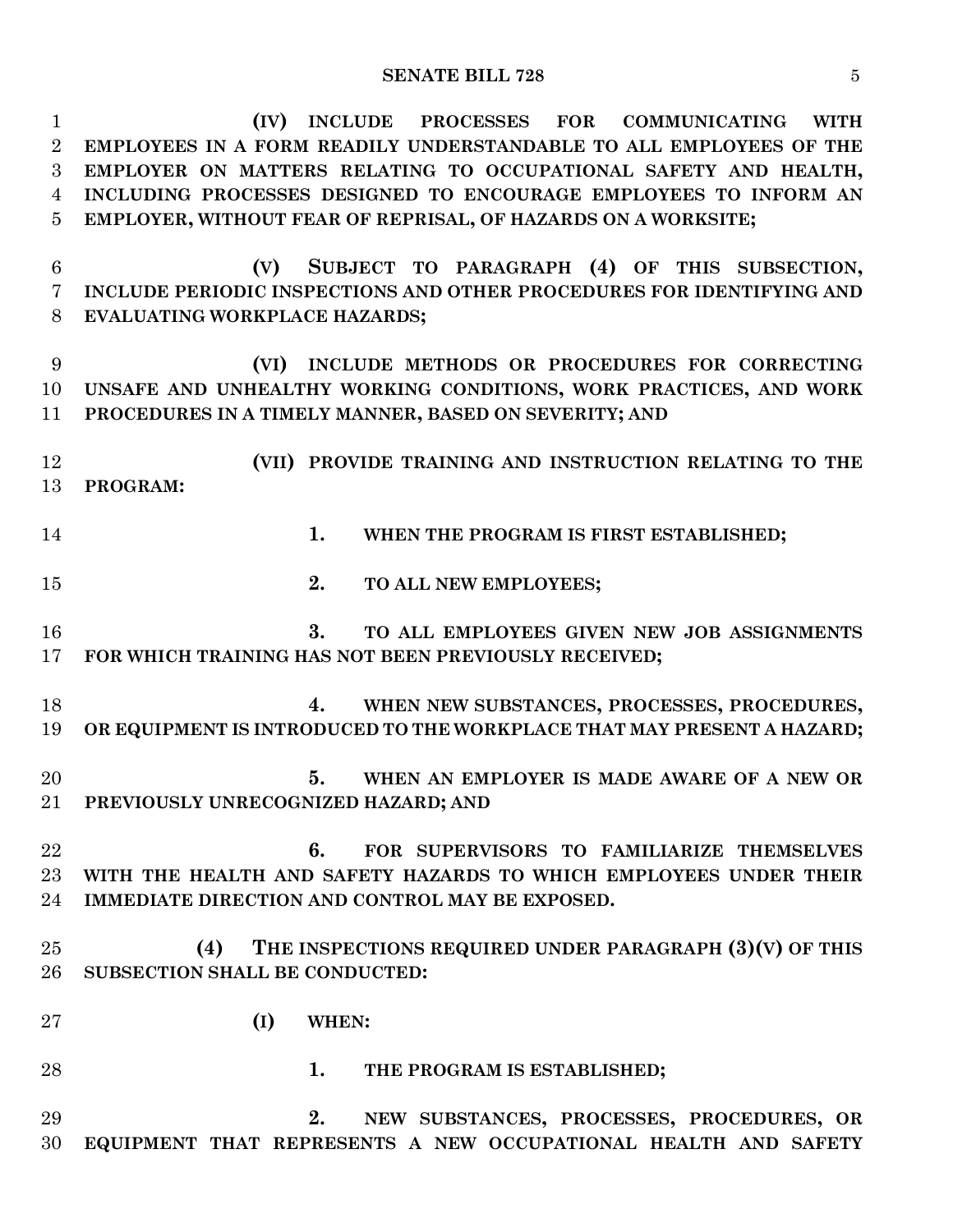|                     | $\boldsymbol{6}$<br><b>SENATE BILL 728</b>                                                                                                                                                                                      |
|---------------------|---------------------------------------------------------------------------------------------------------------------------------------------------------------------------------------------------------------------------------|
| $\mathbf{1}$        | HAZARD IS INTRODUCED TO THE WORKPLACE; OR                                                                                                                                                                                       |
| $\overline{2}$<br>3 | 3.<br>AN EMPLOYER IS MADE AWARE OF A NEW OR<br>PREVIOUSLY UNRECOGNIZED HAZARD; AND                                                                                                                                              |
| $\overline{4}$      | (II)<br>BY:                                                                                                                                                                                                                     |
| $\overline{5}$<br>6 | 1.<br>THE COMMITTEE, IF THE EMPLOYER IS REQUIRED TO<br>ESTABLISH A COMMITTEE; OR                                                                                                                                                |
| 7                   | 2.<br>THE EMPLOYER.                                                                                                                                                                                                             |
| 8<br>9<br>10<br>11  | THE COMMISSIONER, EACH EMPLOYEE OF THE EMPLOYER, A<br>(B)<br>(1)<br>COLLECTIVE BARGAINING AGENT, AND MEMBERS OF THE PUBLIC HAVE THE RIGHT<br>AND SHALL BE GIVEN THE OPPORTUNITY TO EXAMINE OR RECEIVE A COPY OF THE<br>PROGRAM. |
| 12<br>13<br>14      | (2)<br>WITHIN 2 BUSINESS DAYS AFTER A REQUEST IS MADE, THE<br>EMPLOYER SHALL PROVIDE ACCESS TO, OR A COPY OF, THE PROGRAM AT NO COST<br>TO THE PARTY MAKING THE REQUEST.                                                        |
| 15<br>16<br>17      | (1) A COPY OF THE PROGRAM PROVIDED IN ACCORDANCE WITH<br>(C)<br>SUBSECTION (B) OF THIS SECTION SHALL INCLUDE IMPLEMENTATION AND<br>MAINTENANCE RECORDS OF THE PROGRAM.                                                          |
| 18<br>19            | (2)<br>IMPLEMENTATION AND<br><b>MAINTENANCE</b><br><b>RECORDS</b><br><b>SHALL</b><br><b>INCLUDE:</b>                                                                                                                            |
| 20<br>21<br>22      | (I)<br>RECORDS OF THE PERIODIC SCHEDULED INSPECTIONS<br>REQUIRED UNDER THIS SECTION TO IDENTIFY UNSAFE CONDITIONS AND WORK<br>PRACTICES, THAT INCLUDE:                                                                          |
| 23                  | 1.<br>THE INDIVIDUALS CONDUCTING THE INSPECTIONS;                                                                                                                                                                               |
| 24<br>25            | 2.<br>ANY UNSAFE CONDITIONS AND WORK PRACTICES<br>THAT MAY HAVE BEEN IDENTIFIED; AND                                                                                                                                            |
| 26<br>$27\,$        | 3.<br>ANY ACTION TAKEN TO CORRECT IDENTIFIED UNSAFE<br>CONDITIONS AND WORK PRACTICES; AND                                                                                                                                       |
| 28<br>29            | DOCUMENTATION OF THE SAFETY AND HEALTH TRAINING<br>(II)<br>REQUIRED UNDER THIS SECTION FOR EACH EMPLOYEE THAT INCLUDES:                                                                                                         |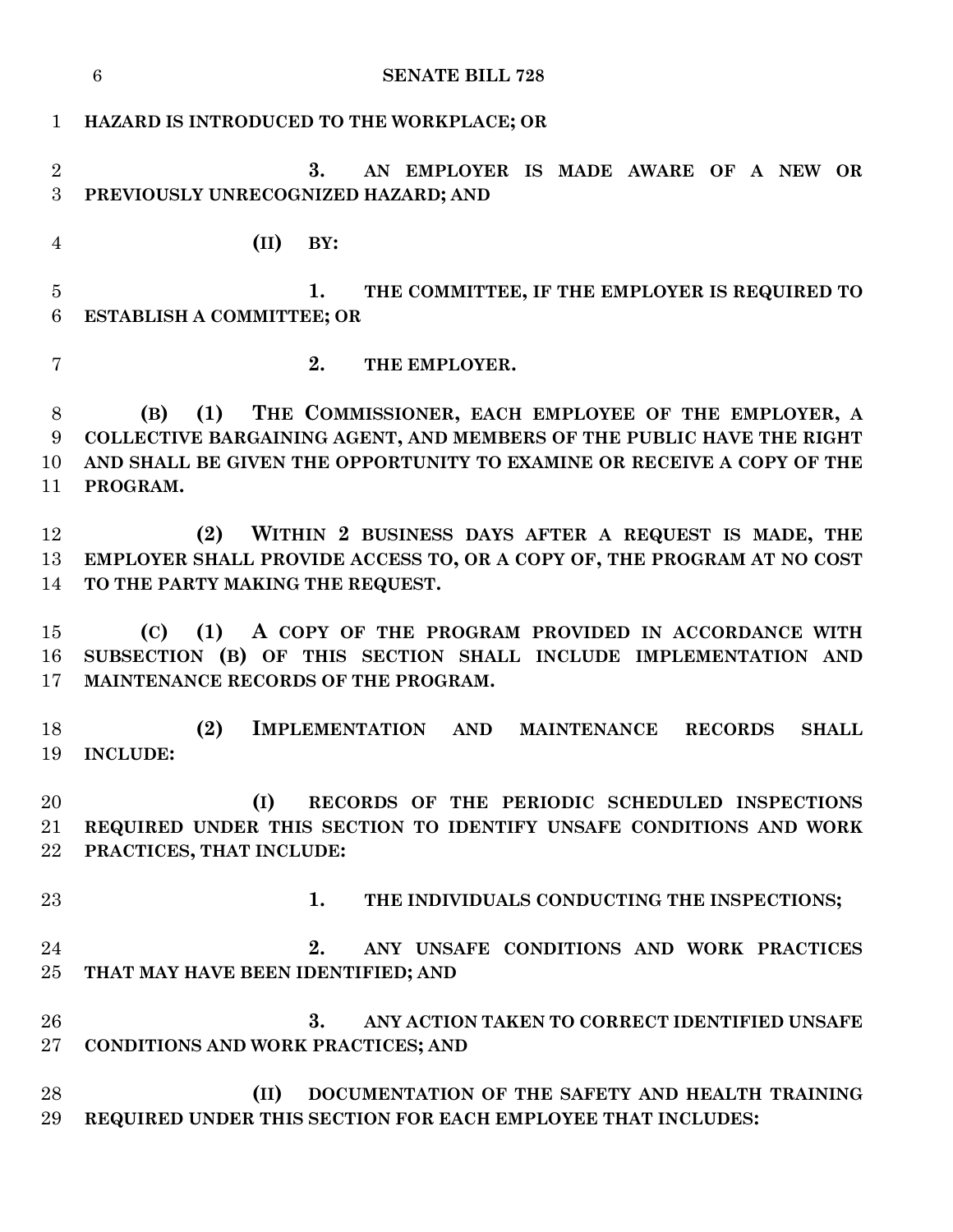### **SENATE BILL 728** 7

|                | 1.<br>THE NAME OF THE EMPLOYEE;                                                                                               |
|----------------|-------------------------------------------------------------------------------------------------------------------------------|
| $\overline{2}$ | 2.<br>THE TRAINING DATES;                                                                                                     |
| 3              | 3.<br>THE TYPE OF TRAINING PROVIDED ON EACH DATE;<br><b>AND</b>                                                               |
| 5              | THE TRAINING PROVIDER.<br>4.                                                                                                  |
| 6              | (3)<br>THE IMPLEMENTATION AND MAINTENANCE RECORDS REQUIRED<br>UNDER THIS SUBSECTION SHALL BE MAINTAINED FOR AT LEAST 3 YEARS. |
| 8              | $5 - 1304.$                                                                                                                   |
| 9              | THIS SUBTITLE MAY NOT BE CONSTRUED TO DIMINISH THE COLLECTIVE                                                                 |

 **BARGAINING RIGHTS OF EMPLOYEES, INCLUDING THE RIGHT TO BARGAIN OVER HEALTH AND SAFETY CONDITIONS AS A MANDATORY SUBJECT OF BARGAINING, UNDER THE NATIONAL LABOR RELATIONS ACT, TITLE 3 OF THE STATE PERSONNEL AND PENSIONS ARTICLE, OR OTHER APPLICABLE COLLECTIVE BARGAINING LAW.**

**5–1305.**

 **(A) ON OR BEFORE JANUARY 1 EACH YEAR, THE COMMISSIONER SHALL ADOPT OR UPDATE REGULATIONS THAT ESTABLISH STANDARDS SPECIFIC TO HAZARDS THAT CONTRIBUTE TO WORK–RELATED INJURIES AND ILLNESSES THAT EXCEED THE AVERAGE INCIDENCE RATE OF ALL INDUSTRIES IN THE STATE DURING THE IMMEDIATELY PRECEDING FISCAL YEAR.**

 **(B) THE COMMISSIONER SHALL PUBLISH AND MAINTAIN ON THE WEBSITE OF THE MARYLAND DEPARTMENT OF LABOR:**

 **(1) DATA RELATING TO INCIDENTS OF WORK–RELATED INJURY AND ILLNESS; AND**

**(2) THE AVERAGE RATE OF WORK–RELATED INJURY AND ILLNESS.**

 **(C) ON OR BEFORE AUGUST 1 EACH YEAR, THE COMMISSIONER SHALL REPORT TO THE GENERAL ASSEMBLY, IN ACCORDANCE WITH § 2–1257 OF THE STATE GOVERNMENT ARTICLE, DATA ON ALL WORK–RELATED INJURIES AND ILLNESSES THAT EXCEED THE AVERAGE INCIDENCE RATE FOR ALL INDUSTRIES IN THE STATE FOR THE IMMEDIATELY PRECEDING FISCAL YEAR.**

SECTION 2. AND BE IT FURTHER ENACTED, That this Act shall take effect July